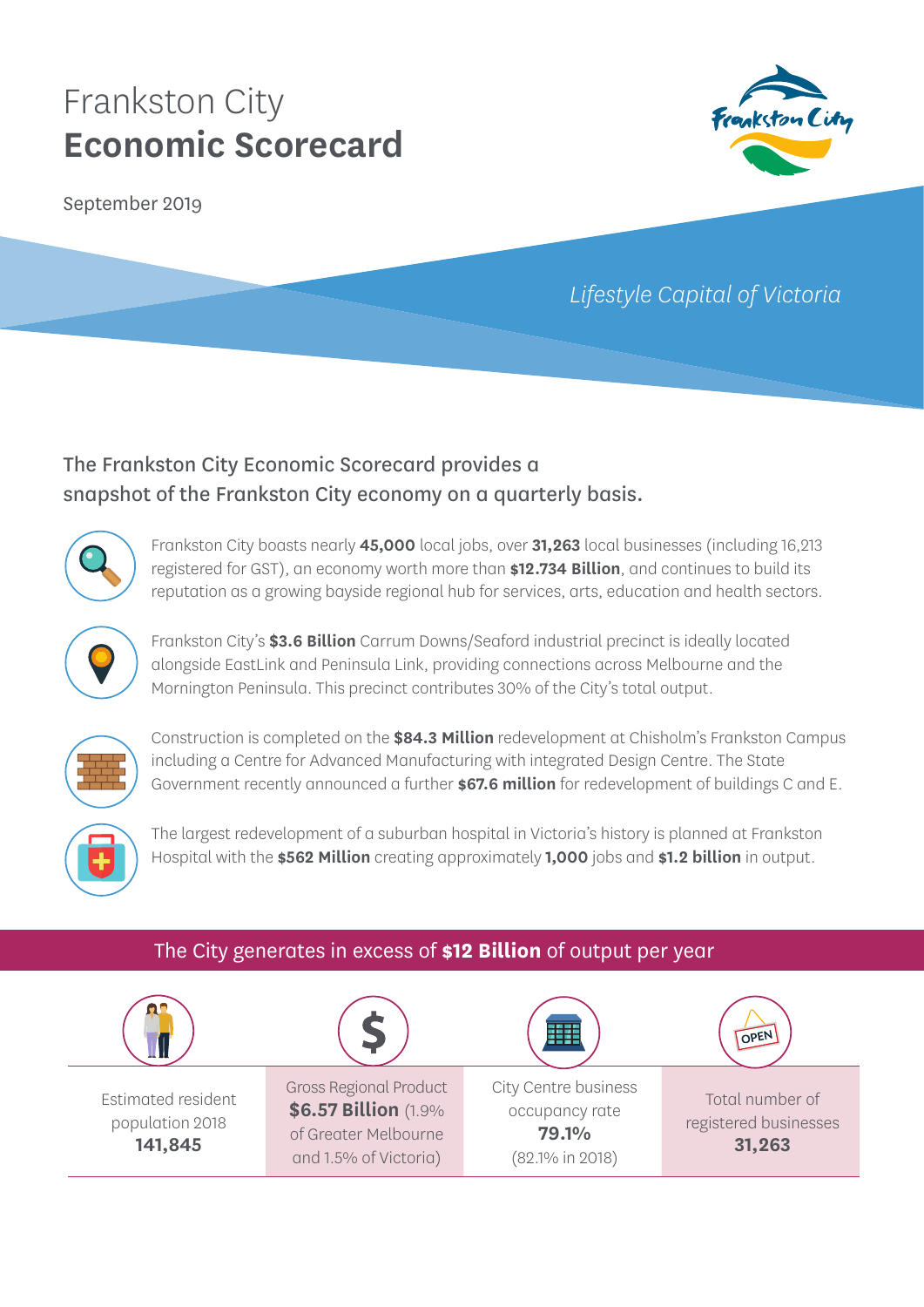September 2019

#### **Top 6 Industries** Output value **\$8.5** Billion



Construction **\$2.40 Billion**

Manufacturing **\$2.16 Billion**



Rental, Hiring & Real Estate Services **\$1.53 Billion**



Health Care & Social Assistance **\$1.15 Billion**



Retail Trade **\$673 Million**

Electricity, Gas, Water and ≝ Waste Services **\$601 Million**



#### **Total number** of jobs **44,934**



Frankston City has **0.31** jobs per resident (up from 0.29 in 2011)



**20,690** (48.3%) of individuals working in Frankston City also reside in the City



**57.7%** of businesses intend to employ more staff in the next 12-24 months



**9,180** (20.4%) Health Care & Social Assistance

**5,894** (13.1%) Retail Trade

**5,483** (12.2%) Construction





Education & Training

**4,195** (9.3%)

 $\frac{1}{2}$ 

**2,991** (6.7%) Accommodation

& Food Services

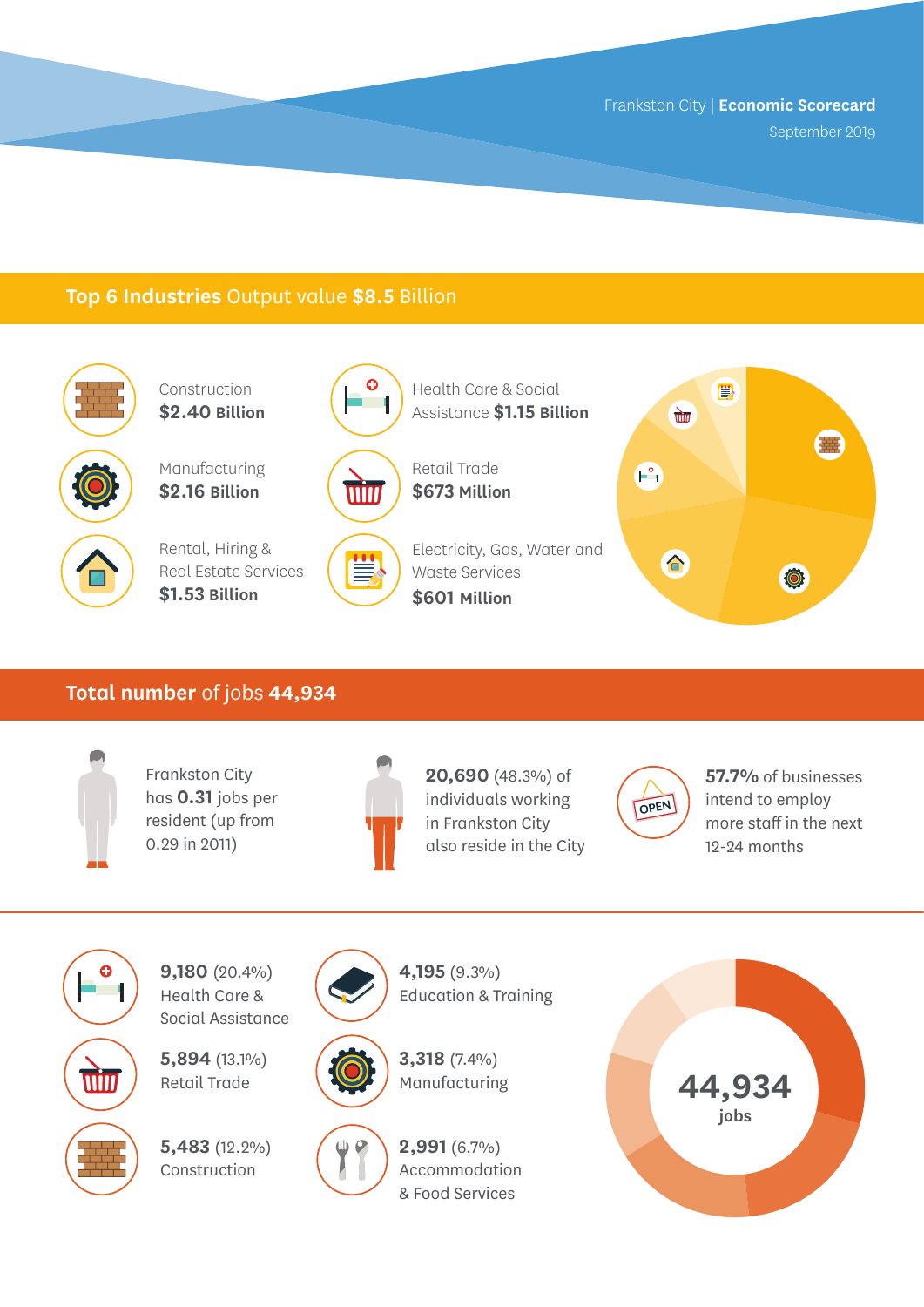September 2019

## **Hours** worked and Qualifications





**18 Degree Courses**  are now offered on campus in

| <b>Qualifications of Residents</b> | <b>Frankston City</b> |               | <b>Greater Melbourne</b> |
|------------------------------------|-----------------------|---------------|--------------------------|
|                                    | <b>Number</b>         | $\frac{0}{0}$ | $\frac{0}{0}$            |
| Bachelor or Higher Degree          | 15,854                | 14.5          | 27.5                     |
| Advanced Diploma and Diploma       | 11,151                | 10.9          | 9.5                      |
| Vocational                         | 25,716                | 23.6          | 15.3                     |
| No Qualifications                  | 44,966                | 41.2          | 38.6                     |
| Not Stated                         | 11,428                | 10.5          | 9.2                      |

## **Unemployment** Rate

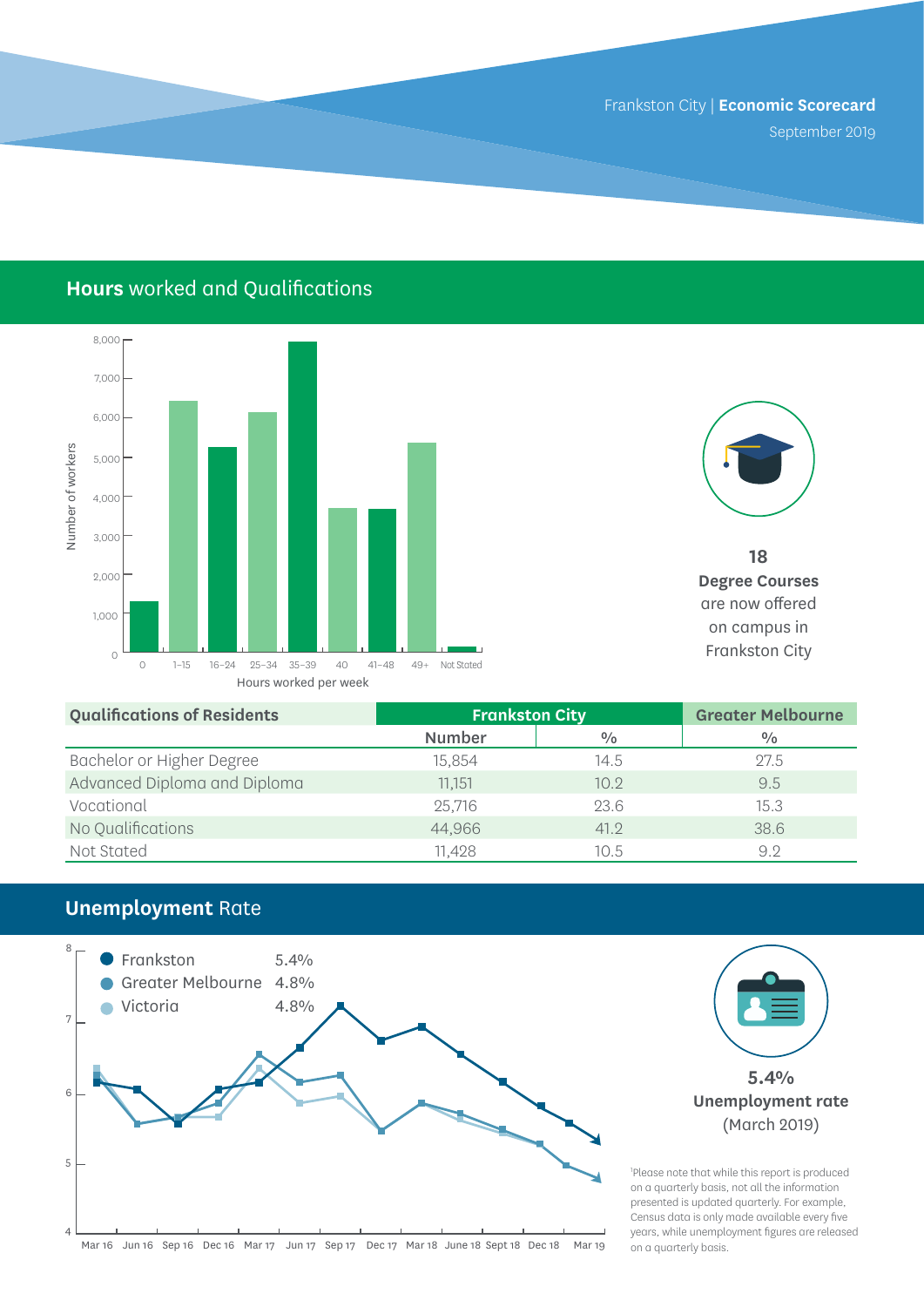Frankston City | **Economic Scorecard**  September 2019

## **Major Investments** (under construction or recently completed)

| Chisholm Institute Frankston Campus Redevelopment |              | \$84.3 Million 676 jobs created |
|---------------------------------------------------|--------------|---------------------------------|
| Frankston Private Hospital                        | \$40 Million | 407 jobs created                |
| Monash University                                 | \$32 Million | 142 jobs created                |
| Frankston Station Precinct Redevelopment          |              | \$63.8 Million 231 jobs created |
| Mixed use Retail/Apartments (38 Playne Street)    | \$5 Million  | 18 jobs created                 |
| Mixed use Retail/Apartments (Clyde Street)        | \$3 Million  | <b>11</b> jobs created          |



**98%** of businesses in Frankston City employ less than 20 people

## **Building Permits Issued** (June–August 2019)

| <b>Type</b>                     | <b>No of Permits</b> | <b>Value of Permits*</b> |
|---------------------------------|----------------------|--------------------------|
| Commercial                      | 15                   | \$10,556,052             |
| Domestic                        | 248                  | \$47,828,511             |
| Hospital/Healthcare             | 8                    | \$199,234,076            |
| Industrial                      | 7                    | \$788,821                |
| <b>Public Buildings</b>         | 17                   | \$6,054,413              |
| Residential                     | 6                    | \$1,875,559              |
| Retail                          | 9                    | \$96,262,076             |
| <b>TOTAL</b>                    | 310                  | \$362,599,508            |
| Change from previous<br>quarter | 15.1%                | 81.7%                    |



\*Estimated Project Cost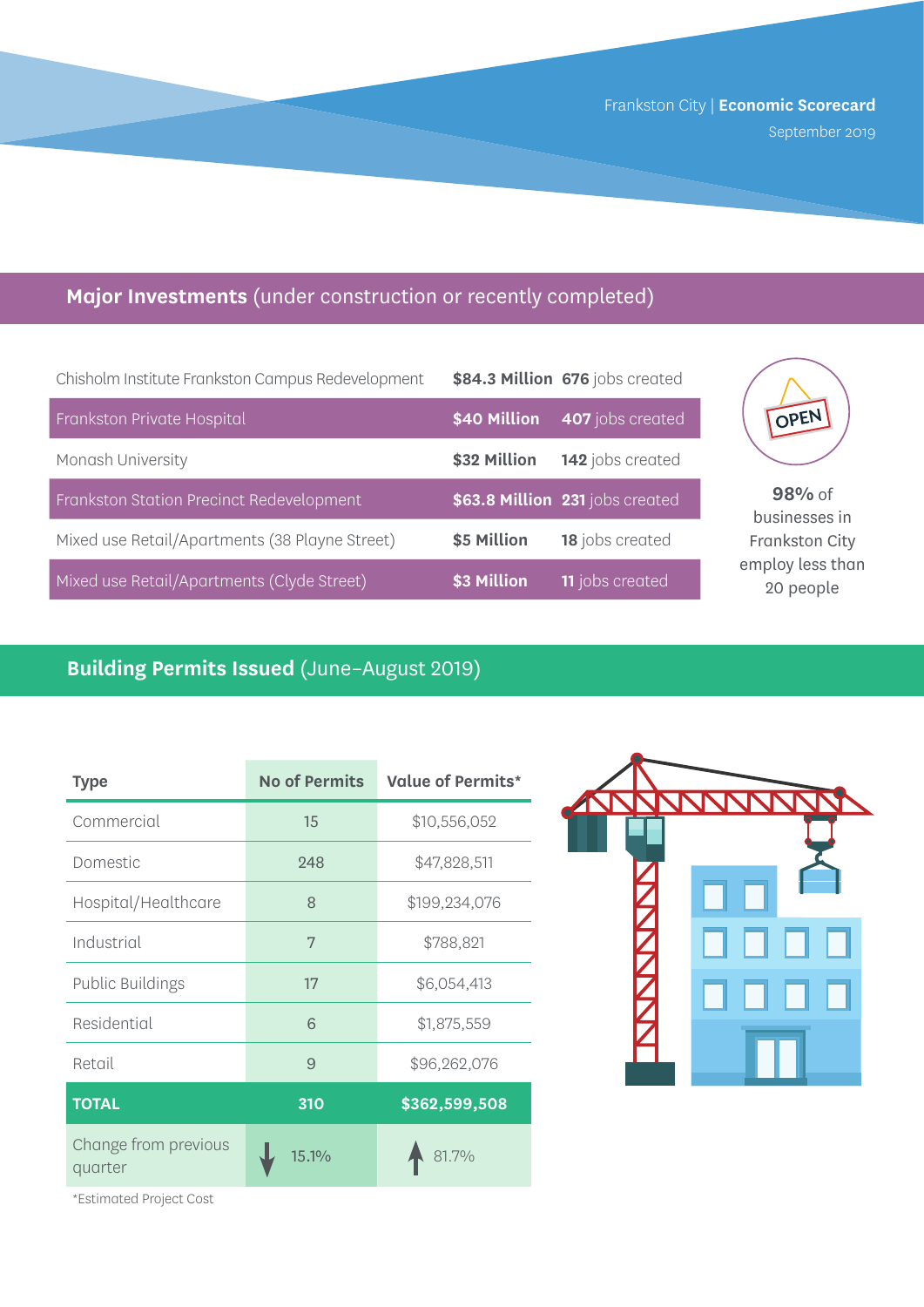September 2019

#### **Tourism**





**9,602** people like Visit Frankston on Facebook (up 311 on June Quarter)

**Tourism Event Attraction Program 2019–2020**

Five events scheduled

**39,000** attendees expected

Cost per attendee **\$0.85**

Estimated projected economic benefit **\$4.4 Million**



**5,669** people follow Visit Frankston on Instagram (up 305 on June Quarter)



**1940** Subscribers to 'Frankston Enjoy Every Moment' eNewsletter (up 147 on June Quarter) the Frankston Visitor Information Centre in 2018–2019 (face-face, phone, email)



Resident Morning Tea an average of **20** people attend per session



Number of volunteers **30**